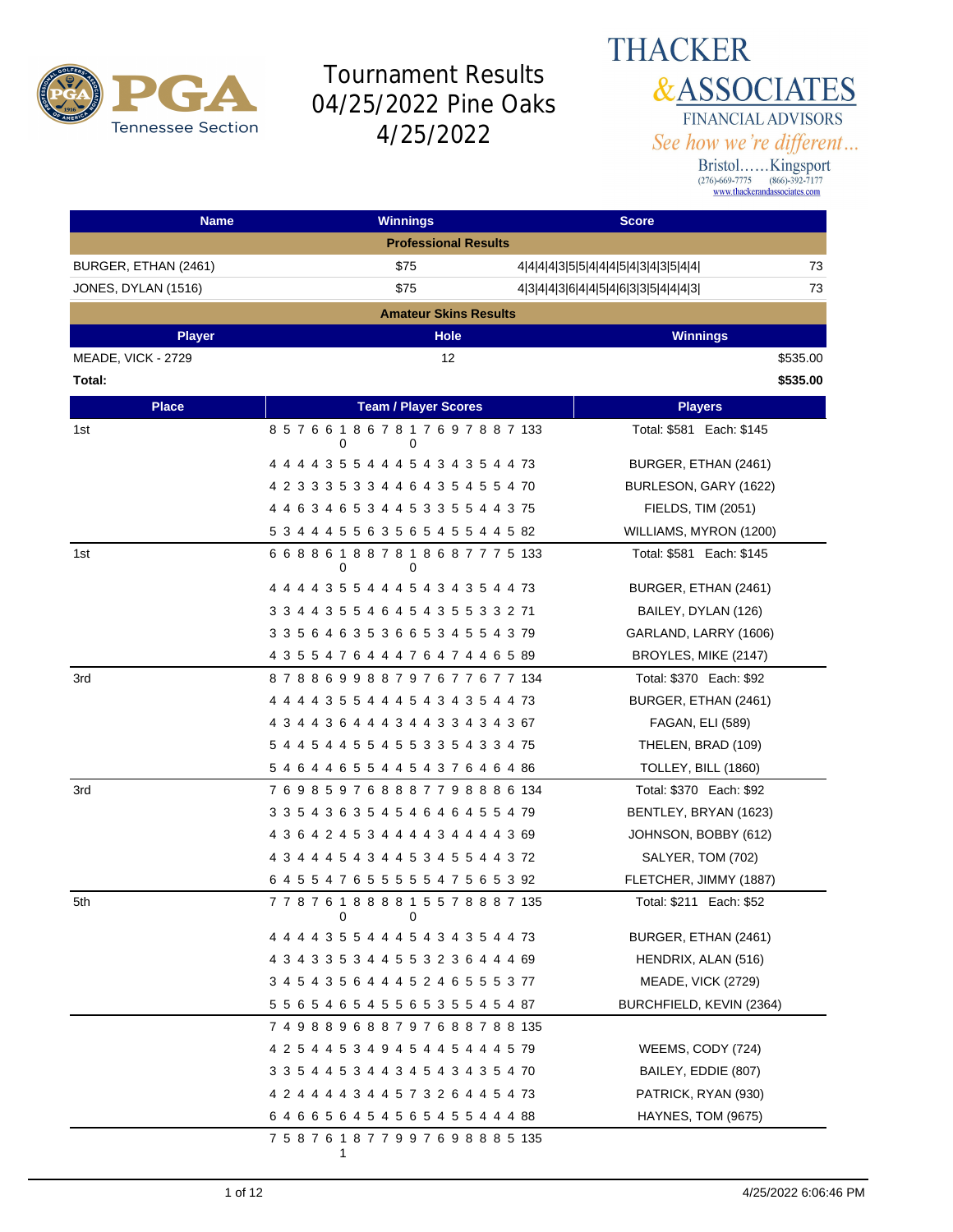



| Place | <b>Team / Player Scores</b>                            | <b>Players</b>            |
|-------|--------------------------------------------------------|---------------------------|
|       | 4 3 4 4 3 6 4 4 5 4 6 3 3 5 4 4 4 3 73                 | JONES, DYLAN (1516)       |
|       | 4 2 5 3 3 6 4 6 4 5 6 4 3 4 5 4 4 2 74                 | SPEAKS, DAVID (632)       |
|       | 3 4 4 5 4 5 4 4 3 5 4 5 3 7 5 5 4 4 78                 | BUTLER, JOHN (1205)       |
|       | 6 3 4 5 4 7 6 3 5 6 5 6 3 6 4 4 4 3 84                 | MOORE, MATTHEW (1368)     |
|       | 7 6 9 8 7 1 7 8 8 8 9 7 6 7 6 8 8 7 136<br>0           |                           |
|       | 4 4 4 4 3 5 5 4 4 4 5 4 3 4 3 5 4 4 73                 | BURGER, ETHAN (2461)      |
|       | 4 3 5 4 4 5 3 4 4 5 4 5 3 3 3 4 4 3 70                 | MCPEEK, GLEN (1012)       |
|       | 4 5 5 4 4 6 4 6 4 4 7 3 3 5 4 4 4 5 81                 | PEEPLES, BOB (2273)       |
|       | 3 3 6 5 4 7 6 4 4 5 5 6 4 5 5 5 4 4 85                 | FRANKLIN, SCOTT (1527)    |
|       | 768869788817698786137<br>1                             |                           |
|       | 4 3 4 4 3 6 4 4 5 4 6 3 3 5 4 4 4 3 73                 | JONES, DYLAN (1516)       |
|       | 3 3 4 5 3 4 4 4 4 4 5 4 3 4 4 3 4 4 69                 | HARVEY, JUSTIN (12)       |
|       | 6 3 6 4 3 6 6 5 4 4 7 5 4 6 5 5 4 4 87                 | NORRIS, BOB (2279)        |
|       | 5 4 6 5 4 5 3 6 4 6 7 6 4 5 5 4 5 3 87                 | BLANKENSHIP, BILL (1015)  |
|       | 7 5 8 8 6 1 8 8 8 8 9 7 5 1 8 8 8 6 137<br>0<br>0      |                           |
|       | 4 3 4 4 3 6 4 4 5 4 6 3 3 5 4 4 4 3 73                 | JONES, DYLAN (1516)       |
|       | 4 2 5 5 4 5 5 4 4 4 4 4 2 5 4 4 4 3 72                 | DUBAY, JASON (1974)       |
|       | 5 4 4 4 3 5 4 4 4 4 5 6 3 6 4 4 4 3 76                 | MATHES, GARY (1341)       |
|       | 3 3 5 6 4 6 5 5 5 5 5 4 4 5 5 5 4 3 82                 | KRANTZ, ROGER (648)       |
|       | 8 5 8 7 6 1 7 7 8 7 1 8 5 6 1 8 8 7 137<br>0<br>2<br>0 |                           |
|       | 5 3 5 4 3 6 4 5 4 3 5 5 3 3 6 4 5 4 77                 | PADILLA, REY (2454)       |
|       | 4 3 4 3 3 5 3 4 4 5 5 3 2 3 6 4 4 4 69                 | HENDRIX, ALAN (516)       |
|       | 5 2 6 5 5 7 5 3 6 4 5 5 4 5 6 4 4 4 85                 | COPAS, RANDALL (552)      |
|       | 4 3 4 5 5 5 6 6 6 5 5 5 3 6 6 4 4 3 85                 | SHELTON, CLAY (1431)      |
|       | 8 5 8 8 7 8 6 8 8 7 1 8 6 1 8 8 7 7 137<br>0<br>0      |                           |
|       | 4 2 5 4 4 5 3 4 9 4 5 4 4 5 4 4 4 5 79                 | WEEMS, CODY (724)         |
|       | 4 3 4 4 4 4 3 4 4 3 5 4 4 5 4 4 3 3 69                 | CLAWSON, TEDDY (35)       |
|       | 4 4 5 4 4 4 5 4 4 5 5 6 3 5 5 4 4 4 79                 | GOTT, JIM (395)           |
|       | 5 5 4 5 3 6 5 4 5 5 6 5 3 5 6 6 5 5 88                 | BREWER, FRANK (1932)      |
|       | 669861788889788786137<br>0                             |                           |
|       | 3 3 5 4 3 6 3 5 4 5 4 6 4 6 4 5 5 4 79                 | BENTLEY, BRYAN (1623)     |
|       | 4 3 4 4 3 6 4 4 4 3 4 4 3 3 4 3 4 3 67                 | FAGAN, ELI (589)          |
|       | 4 3 5 4 4 5 6 5 4 6 6 5 5 5 5 4 4 3 83                 | SHELTON (2), AARON (2752) |
|       | 3 4 5 4 3 5 5 4 4 5 6 5 4 5 5 5 5 3 80                 | STREET, JERRY (2119)      |
|       | 668771888799777887137                                  |                           |
|       | 0<br>4 4 4 4 3 5 5 4 4 4 5 4 3 4 3 5 4 4 73            | BURGER, ETHAN (2461)      |
|       | 3 3 5 4 4 5 3 4 4 3 4 5 4 3 4 3 5 4 70                 | BAILEY, EDDIE (807)       |
|       | 3 4 4 5 4 5 6 4 5 5 5 5 4 5 6 5 4 3 82                 | ORZECHOWSKI, MIKE (2579)  |
|       |                                                        |                           |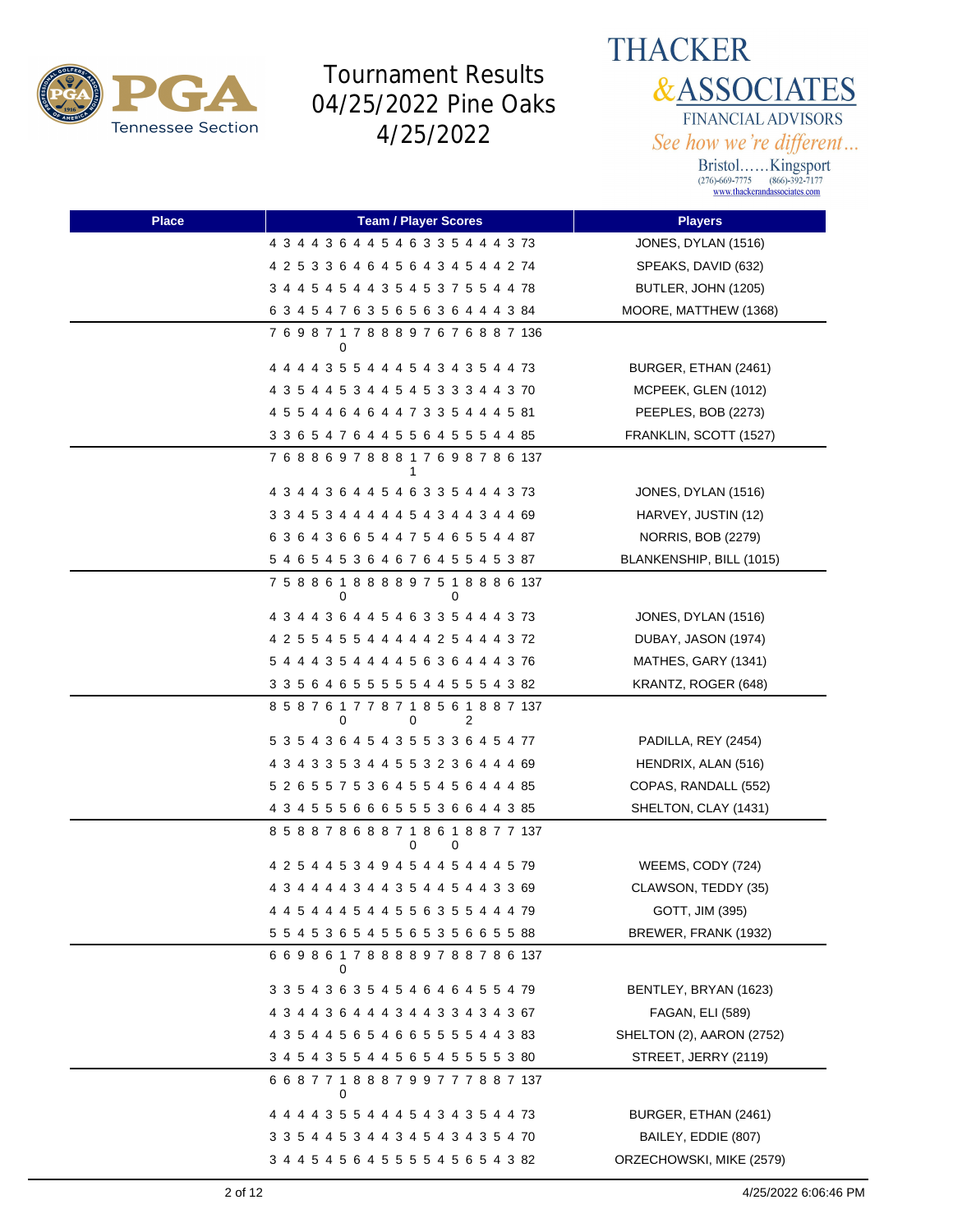

**THACKER &ASSOCIATES** FINANCIAL ADVISORS See how we're different...

| <b>Place</b> | <b>Team / Player Scores</b>                            | <b>Players</b>           |
|--------------|--------------------------------------------------------|--------------------------|
|              | 6 3 5 3 5 7 6 4 5 4 5 6 4 6 4 6 6 5 90                 | PARKS, STEVEN (2602)     |
|              | 858861878816698886137<br>O                             |                          |
|              | 4 3 4 4 3 6 4 4 5 4 6 3 3 5 4 4 4 3 73                 | JONES, DYLAN (1516)      |
|              | 4 2 4 5 3 5 5 4 4 4 5 4 3 4 4 4 5 4 73                 | HUBBARD, SAM (2701)      |
|              | 4 3 4 4 4 5 4 3 4 4 5 3 4 5 5 4 4 3 72                 | SALYER, TOM (702)        |
|              | 6 5 6 6 5 7 6 5 5 5 6 4 5 7 6 6 6 5 101                | MUMPOWER, MICHAEL (2753) |
|              | 8 5 8 8 6 1 8 8 8 8 8 7 6 9 8 8 8 7 138<br>0           |                          |
|              | 4 3 4 4 3 6 4 4 5 4 6 3 3 5 4 4 4 3 73                 | JONES, DYLAN (1516)      |
|              | 4 4 4 5 3 5 4 4 6 4 4 4 5 5 4 4 4 4 77                 | LAWS, GENE (1517)        |
|              | 4 3 5 4 4 5 4 6 3 4 4 4 4 4 6 4 4 4 76                 | PADGETT, CHARLIE (110)   |
|              | 5 2 4 5 4 7 6 6 5 5 5 5 3 6 4 5 4 5 86                 | KEESECKER, ALAN (19)     |
|              | 8 6 1 8 5 9 8 7 8 7 9 9 6 7 9 8 8 6 138<br>0           |                          |
|              | 5 3 5 4 3 6 4 5 4 3 5 5 3 3 6 4 5 4 77                 | PADILLA, REY (2454)      |
|              | 4 3 6 4 2 4 5 3 4 4 4 4 3 4 4 4 4 3 69                 | JOHNSON, BOBBY (612)     |
|              | 4 3 5 4 5 5 4 5 5 4 5 5 3 7 5 4 4 3 80                 | IYER, SURESH (2180)      |
|              | 5 3 6 5 5 6 5 4 6 4 5 6 4 6 5 6 4 4 89                 | MCALLISTER, MATT (2030)  |
|              | 1 6 8 8 6 8 9 7 8 7 1 8 6 7 8 8 7 7 139<br>0<br>1      |                          |
|              | 5 3 5 4 3 6 4 5 4 3 5 5 3 3 6 4 5 4 77                 | PADILLA, REY (2454)      |
|              | 5 3 4 5 3 4 5 4 4 6 6 4 3 4 5 4 3 4 76                 | LISTER, MIKE (2745)      |
|              | 6 3 5 4 4 5 5 3 6 4 6 5 3 6 3 6 4 4 82                 | SOLOMON, BRIAN (1962)    |
|              | 6 4 4 4 4 4 6 5 6 5 6 4 3 5 6 5 4 3 84                 | GILES, FOREST (9835)     |
|              | 8 5 8 8 7 1 8 7 8 7 1 9 6 7 8 7 1 6 139<br>0<br>0<br>0 |                          |
|              | 5 3 5 4 3 6 4 5 4 3 5 5 3 3 6 4 5 4 77                 | PADILLA, REY (2454)      |
|              | 4 2 4 5 5 5 6 4 4 4 5 4 4 5 4 3 5 3 76                 | KIMBERLIN, DON (518)     |
|              | 4 3 4 4 5 6 6 5 6 4 6 5 3 6 4 4 5 3 83                 | HURD, MIKE (445)         |
|              | 5 4 6 5 4 5 4 3 4 6 5 5 3 4 6 5 5 4 83                 | HENDREX, ROCKY (1049)    |
|              | 6 6 9 8 6 1 8 8 9 8 9 8 6 1 8 7 7 5 139<br>1<br>0      |                          |
|              | 3 3 5 4 3 6 3 5 4 5 4 6 4 6 4 5 5 4 79                 | BENTLEY, BRYAN (1623)    |
|              | 3 3 4 4 3 5 5 4 6 4 5 4 3 5 5 3 3 2 71                 | BAILEY, DYLAN (126)      |
|              | 4 3 5 6 3 7 5 4 5 4 6 4 3 6 4 5 4 3 81                 | RICHARDSON, BRYAN (2697) |
|              | 5 3 5 5 4 7 5 5 6 5 5 5 4 5 6 4 5 4 88                 | BRACKINS, ERIC (1085)    |
|              | 8 5 9 9 7 1 7 8 8 8 9 8 6 8 7 8 8 6 139<br>0           |                          |
|              | 4 2 5 4 4 5 3 4 9 4 5 4 4 5 4 4 4 5 79                 | WEEMS, CODY (724)        |
|              | 4 3 5 5 3 5 4 5 4 4 4 4 3 4 3 5 4 3 72                 | SAMS, BOB (2367)         |
|              | 4 4 6 5 4 5 5 4 4 4 5 4 3 5 5 4 6 3 80                 | JONES, SCOTT (129)       |
|              | 5 4 4 5 4 5 6 5 5 5 5 5 5 3 4 4 5 5 4 83               | BROOKS, ALLEN (10)       |
|              | 768869788898599888139                                  |                          |
|              | 3 3 5 4 3 6 3 5 4 5 4 6 4 6 4 5 5 4 79                 | BENTLEY, BRYAN (1623)    |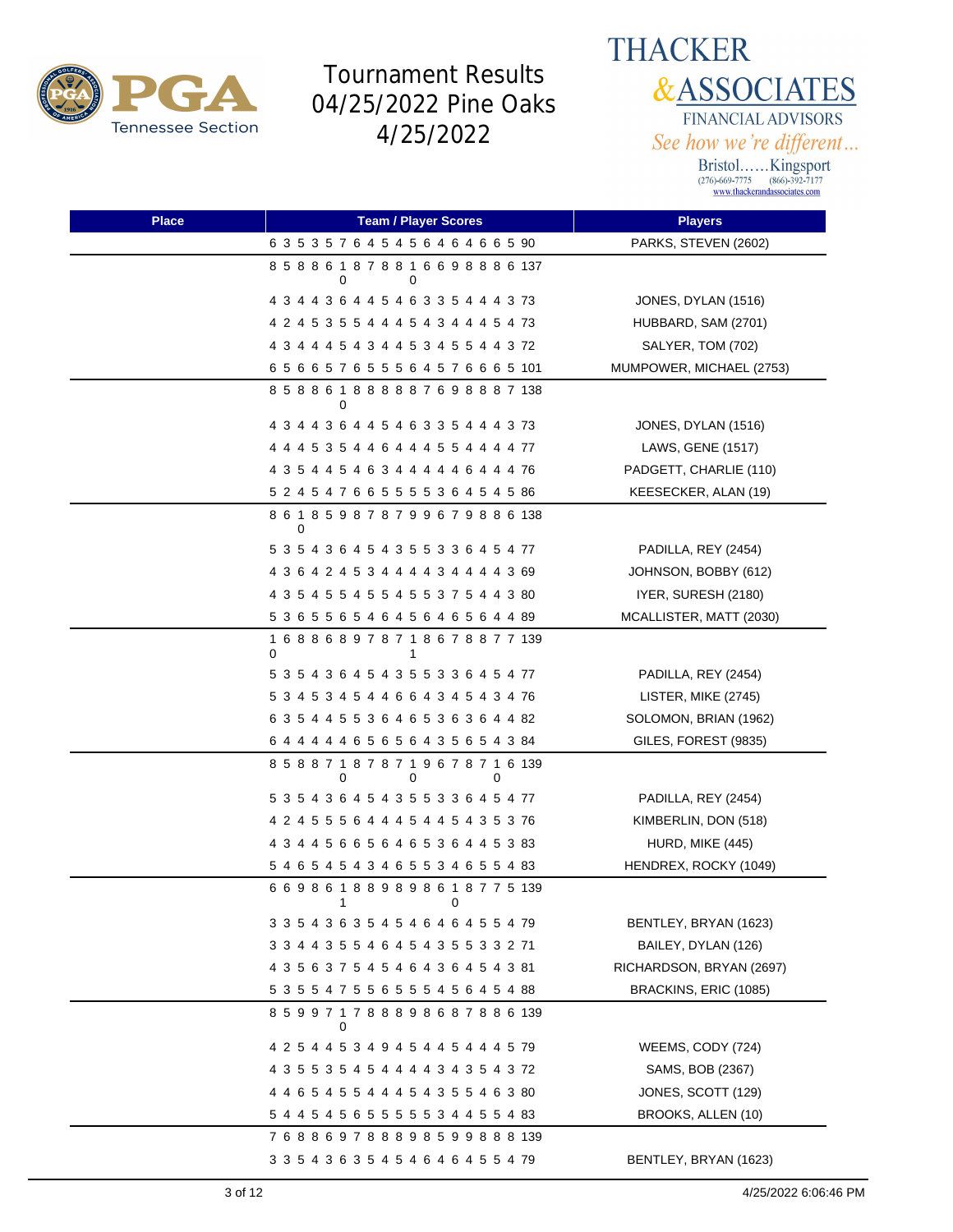



| <b>Place</b> | <b>Team / Player Scores</b>                       | <b>Players</b>            |
|--------------|---------------------------------------------------|---------------------------|
|              | 4 3 4 5 4 4 4 4 4 4 5 5 2 5 5 5 4 4 75            | EDWARDS, DWAYNE (1975)    |
|              | 4 3 4 4 3 5 6 4 5 4 5 4 3 4 5 4 4 4 75            | WARD, CECIL (46)          |
|              | 5 4 5 5 5 6 6 4 4 6 7 4 3 6 5 4 5 4 88            | VANHOY, WAYNE (301)       |
|              | 7 6 8 7 6 1 8 8 8 9 8 9 6 9 8 7 9 6 139<br>0      |                           |
|              | 3 3 5 4 3 6 3 5 4 5 4 6 4 6 4 5 5 4 79            | BENTLEY, BRYAN (1623)     |
|              | 4 3 3 3 3 7 5 4 4 4 6 5 3 4 5 3 5 4 75            | HAMMITT, RHYNE (1039)     |
|              | 5 3 5 5 4 5 5 4 4 6 4 4 3 6 5 4 4 3 79            | TERRY, BRIAN (2696)       |
|              | 63663555466555445386                              | MAGGARD, ARCHIE (1396)    |
|              | 8 4 9 7 8 1 7 8 8 8 1 8 6 9 8 7 7 7 139<br>0<br>0 |                           |
|              | 4 2 5 4 4 5 3 4 9 4 5 4 4 5 4 4 4 5 79            | WEEMS, CODY (724)         |
|              | 4 3 4 3 4 5 4 4 4 5 5 5 3 4 5 3 5 4 74            | LANDERS, LARRY (1502)     |
|              | 4 4 5 5 5 6 5 4 4 4 7 4 3 6 5 4 3 3 81            | TIPTON, RICK (1657)       |
|              | 4 2 5 5 5 7 6 4 5 6 6 6 4 6 4 5 5 4 89            | FISCHER, DAVID (1433)     |
|              | 7 6 1 8 6 9 8 8 8 8 1 7 5 9 8 8 8 6 139<br>0      |                           |
|              | 4 3 4 4 3 6 4 4 5 4 6 3 3 5 4 4 4 3 73            | JONES, DYLAN (1516)       |
|              | 3 3 6 4 4 5 4 4 4 4 5 4 5 4 4 4 5 3 75            | GAMBLE, PATTON (314)      |
|              | 4 3 6 4 3 4 4 4 5 6 5 5 2 7 6 4 4 3 79            | BLEVINS, MATT (665)       |
|              | 4 3 6 6 3 6 6 5 4 6 5 4 5 7 6 4 5 5 90            | THOMAS, KENNETH (1952)    |
|              | 8 4 8 8 6 1 8 8 8 8 1 8 6 9 8 7 8 7 139<br>0<br>0 |                           |
|              | 4 2 5 4 4 5 3 4 9 4 5 4 4 5 4 4 4 5 79            | WEEMS, CODY (724)         |
|              | 4 2 4 5 5 5 6 4 4 4 5 4 4 5 4 3 5 3 76            | KIMBERLIN, DON (518)      |
|              | 4 3 4 4 3 5 6 4 5 4 5 4 3 4 5 4 4 4 75            | WARD, CECIL (46)          |
|              | 6 3 5 5 3 6 5 5 4 6 5 5 3 7 6 4 5 5 88            | SMITH, PARKER (2152)      |
|              | 7 6 8 9 6 1 8 9 8 7 1 8 6 7 8 7 8 7 139<br>0<br>0 |                           |
|              | 5 3 5 4 3 6 4 5 4 3 5 5 3 3 6 4 5 4 77            | PADILLA, REY (2454)       |
|              | 3 3 4 5 3 4 4 4 4 4 5 4 3 4 4 3 4 4 69            | HARVEY, JUSTIN (12)       |
|              | 4 5 4 5 4 7 6 5 4 5 6 4 5 6 4 5 4 3 86            | <b>HOPE, JIMMY (1239)</b> |
|              | 6 5 5 6 4 7 5 5 5 6 7 4 5 5 5 5 4 5 94            | MOSES, JOHN (2256)        |
|              | 8 5 9 7 7 9 7 7 8 8 1 7 5 1 9 8 8 7 139<br>0<br>0 |                           |
|              | 4 2 5 4 4 5 3 4 9 4 5 4 4 5 4 4 4 5 79            | WEEMS, CODY (724)         |
|              | 4 3 4 5 4 4 4 4 4 4 5 5 2 5 5 5 4 4 75            | EDWARDS, DWAYNE (1975)    |
|              | 4 4 6 3 4 6 5 3 4 4 5 3 3 5 5 4 4 3 75            | FIELDS, TIM (2051)        |
|              | 53563665645656544488                              | HALEY, KEMP (2270)        |
|              | 7 5 9 7 7 1 9 8 8 8 1 8 6 7 8 8 9 5 139<br>0<br>0 |                           |
|              | 5 3 5 4 3 6 4 5 4 3 5 5 3 3 6 4 5 4 77            | PADILLA, REY (2454)       |
|              | 4 2 5 4 4 5 5 4 4 5 5 4 3 4 3 4 5 3 73            | MANUEL, CHRIS (2573)      |
|              | 3 3 4 3 4 6 5 4 5 5 6 4 3 6 5 4 4 3 77            | JONES, ROBBIE (2276)      |
|              | 4 5 6 5 4 5 6 5 6 6 6 5 4 5 6 5 6 2 91            | HOWARD, JARED (2439)      |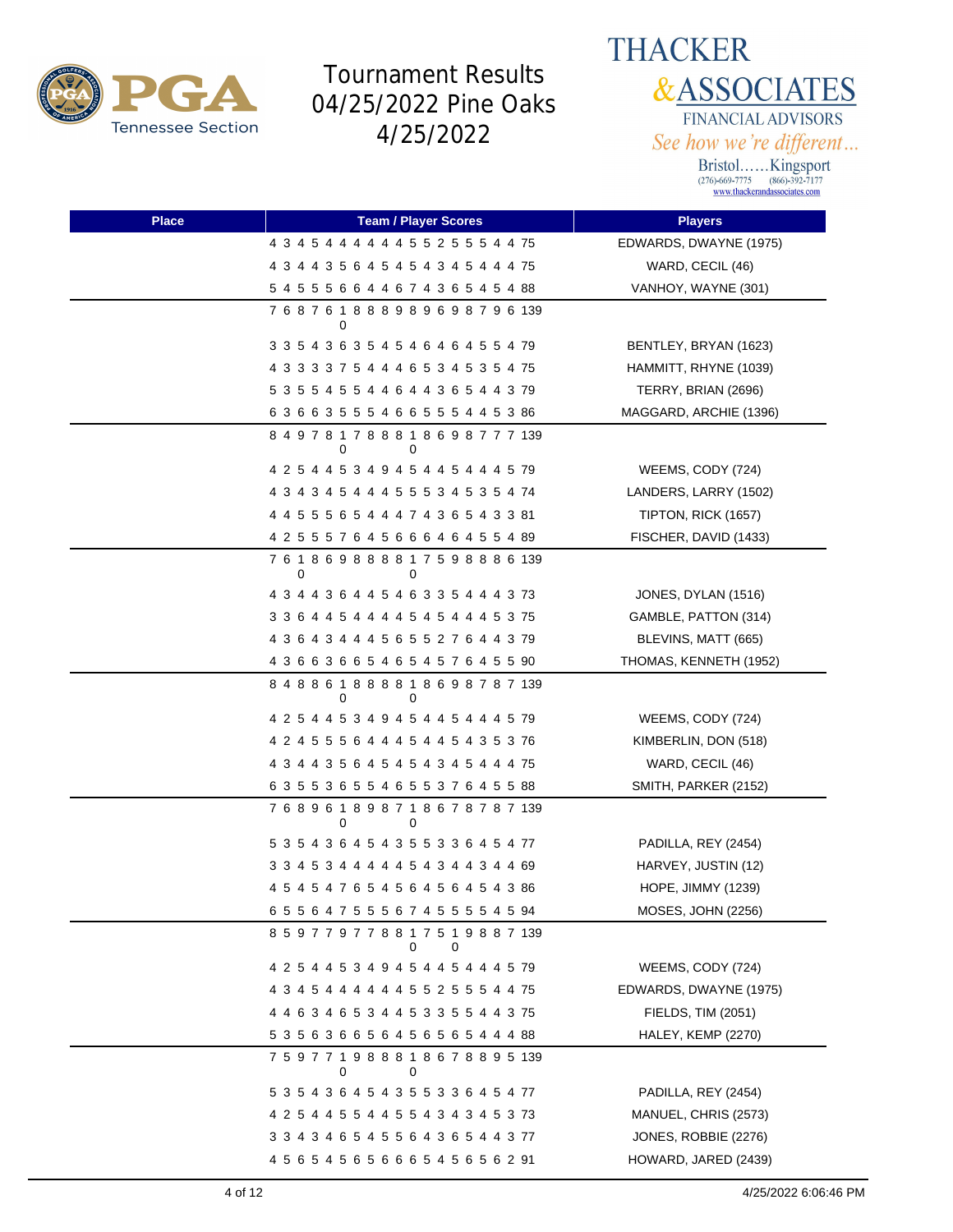

**THACKER &ASSOCIATES** FINANCIAL ADVISORS See how we're different...

| <b>Place</b> | <b>Team / Player Scores</b>                            | <b>Players</b>             |
|--------------|--------------------------------------------------------|----------------------------|
|              | 868851888818697786139<br>0<br>1                        |                            |
|              | 4 4 4 4 3 5 5 4 4 4 5 4 3 4 3 5 4 4 73                 | BURGER, ETHAN (2461)       |
|              | 4 3 5 5 4 6 5 4 4 4 6 4 3 5 4 3 6 3 78                 | GLOVER, HAROLD (771)       |
|              | 4 4 6 4 2 5 3 4 4 6 7 6 3 6 5 5 4 3 81                 | STOUT, GARY (260)          |
|              | 4 3 4 5 4 7 6 6 4 5 7 5 5 5 5 4 4 4 87                 | WADE, LEE (2695)           |
|              | 8 6 8 8 6 1 8 7 8 8 1 7 6 1 8 7 8 6 140<br>0<br>1<br>0 |                            |
|              | 4 3 4 4 3 6 4 4 5 4 6 3 3 5 4 4 4 3 73                 | JONES, DYLAN (1516)        |
|              | 4 3 4 4 3 5 4 3 4 4 6 5 4 5 4 5 4 4 75                 | FAGAN, MARTY (4643)        |
|              | 4 4 5 4 4 5 4 4 4 5 5 4 4 5 4 3 4 4 76                 | ELKINS, LARRY (1278)       |
|              | 5 4 5 4 4 6 6 4 5 6 7 6 3 5 6 5 5 3 89                 | MULLINS, FRANK (302)       |
|              | 7 6 8 8 6 1 8 7 8 8 8 8 7 1 8 8 8 6 140<br>0<br>1      |                            |
|              | 3 3 5 4 3 6 3 5 4 5 4 6 4 6 4 5 5 4 79                 | BENTLEY, BRYAN (1623)      |
|              | 4 3 4 4 3 5 6 3 4 4 4 4 4 5 4 3 4 3 71                 | MARSHALL, JR. (122)        |
|              | 4 3 5 4 4 5 5 4 4 4 5 4 3 6 5 6 4 3 78                 | RIGGS, ARNOLD (979)        |
|              | 5 4 4 4 4 6 6 4 5 5 5 6 4 6 4 5 6 5 88                 | BLEDSOE, RONNIE (847)      |
|              | 8 6 8 8 6 1 9 8 8 8 9 8 5 8 8 6 9 8 140<br>$\Omega$    |                            |
|              | 4 4 4 4 3 5 5 4 4 4 5 4 3 4 3 5 4 4 73                 | BURGER, ETHAN (2461)       |
|              | 5 3 5 4 4 5 6 5 4 4 6 4 3 4 5 3 5 4 79                 | SOLOMON, DWAYNE (1961)     |
|              | 4 3 4 5 4 6 6 6 4 4 4 5 2 5 5 4 5 4 80                 | WOHLFORD, SAM (1669)       |
|              | 6 5 5 4 3 5 4 4 4 5 7 6 4 6 5 3 5 4 85                 | <b>SKEENS, WALT (2785)</b> |
|              | 688861988896697186140<br>0<br>0                        |                            |
|              | 4 4 4 4 3 5 5 4 4 4 5 4 3 4 3 5 4 4 73                 | BURGER, ETHAN (2461)       |
|              | 3 4 4 6 3 5 4 5 5 4 4 4 3 5 4 5 4 3 75                 | STAHLER, GARY (2465)       |
|              | 3 4 5 4 3 5 6 4 4 4 5 2 4 6 5 5 5 3 77                 | <b>MEADE, VICK (2729)</b>  |
|              | 6 4 6 5 3 6 5 5 5 4 5 4 4 6 5 5 4 4 86                 | JOHNSON, MIKE (574)        |
|              | 9 6 9 8 6 1 8 8 7 6 1 7 6 8 9 8 9 6 140<br>0<br>0      |                            |
|              | 5 3 5 4 3 6 4 5 4 3 5 5 3 3 6 4 5 4 77                 | PADILLA, REY (2454)        |
|              | 4 3 4 4 3 5 4 4 4 3 5 3 3 5 3 5 5 3 70                 | NIDIFFER, ROGER (3040)     |
|              | 6 4 5 5 4 6 4 4 3 4 5 5 4 6 6 4 4 3 82                 | LIVELY, DAVID (2679)       |
|              | 6 5 5 4 3 5 6 4 4 5 6 4 4 6 6 5 5 4 87                 | BLEVINS, ERIC (953)        |
|              | 7 5 8 8 7 1 7 7 8 8 1 9 6 9 8 8 8 7 140<br>0<br>0      |                            |
|              | 4 2 5 4 4 5 3 4 9 4 5 4 4 5 4 4 4 5 79                 | WEEMS, CODY (724)          |
|              | 3 3 4 4 3 5 5 4 4 4 5 5 3 5 4 4 4 4 73                 | TURNER, TOMMY (527)        |
|              | 6 3 4 4 4 5 5 3 4 5 5 6 4 7 5 5 5 4 84                 | MCPHERSON, TROY (29)       |
|              | 4 4 5 5 4 7 4 6 5 6 7 6 3 4 5 6 5 3 89                 | <b>BERRY, JEFF (1603)</b>  |
|              | 8 4 8 8 7 9 7 8 8 1 9 8 6 1 8 8 8 6 140<br>0<br>0      |                            |
|              | 3 3 5 4 3 6 3 5 4 5 4 6 4 6 4 5 5 4 79                 | BENTLEY, BRYAN (1623)      |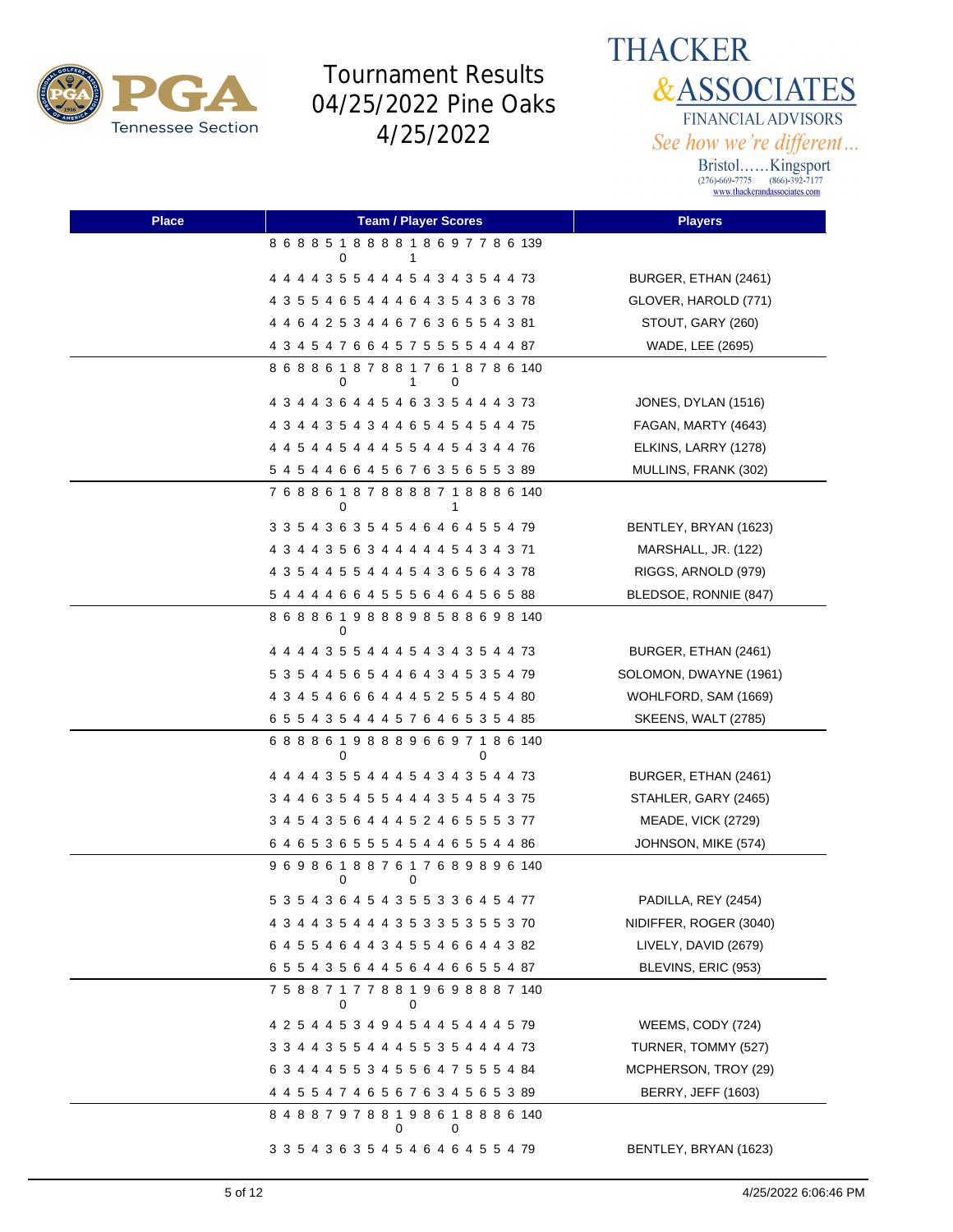



| <b>Place</b> | <b>Team / Player Scores</b>                            | <b>Players</b>            |
|--------------|--------------------------------------------------------|---------------------------|
|              | 5 2 5 4 4 5 5 4 4 5 5 4 5 5 4 4 4 3 77                 | MASHBURN, JIM (2678)      |
|              | 5 3 3 6 4 5 4 4 4 5 5 4 3 5 6 4 4 3 77                 | REBMANN, BOB (1984)       |
|              | 5 2 5 6 4 4 5 6 5 6 6 6 3 5 4 4 4 3 83                 | HALE, JOEY (1845)         |
|              | 868869978819688886140<br>0                             |                           |
|              | 4 4 4 4 3 5 5 4 4 4 5 4 3 4 3 5 4 4 73                 | BURGER, ETHAN (2461)      |
|              | 4 3 4 4 3 4 6 3 4 4 5 6 3 4 5 4 4 3 73                 | LEWIS, ROY (2754)         |
|              | 4 3 5 5 3 6 5 5 5 5 5 5 5 3 5 5 4 5 3 81               | LAWSON, RAY (141)         |
|              | 54665645556646666394                                   | WARNER, CHAD (2018)       |
|              | 668868788199618896140<br>0<br>0                        |                           |
|              | 3 3 5 4 3 6 3 5 4 5 4 6 4 6 4 5 5 4 79                 | BENTLEY, BRYAN (1623)     |
|              | 4 3 4 4 3 5 4 4 5 5 5 5 3 5 4 3 5 3 74                 | MOORE, MARTY (265)        |
|              | 3 4 4 5 4 5 6 4 5 5 5 5 4 5 6 5 4 3 82                 | ORZECHOWSKI, MIKE (2579)  |
|              | 4 4 5 5 4 3 4 5 4 6 5 4 3 5 5 5 5 4 80                 | REED, HARVEY (2044)       |
|              | 8 6 8 8 6 1 8 8 8 7 1 6 6 9 7 9 8 6 140<br>1           |                           |
|              | 4 3 4 4 3 6 4 4 5 4 6 3 3 5 4 4 4 3 73                 | JONES, DYLAN (1516)       |
|              | 4 3 4 4 3 5 4 4 4 3 5 3 3 5 3 5 5 3 70                 | NIDIFFER, ROGER (3040)    |
|              | 6 3 6 4 3 6 6 5 4 4 7 5 4 6 5 5 4 4 87                 | <b>NORRIS, BOB (2279)</b> |
|              | 64644664657654465492                                   | DIXON, JONATHAN (2362)    |
|              | 8 6 7 8 6 1 8 7 8 8 1 7 6 1 8 8 8 6 140<br>0<br>1<br>0 |                           |
|              | 4 3 4 4 3 6 4 4 5 4 6 3 3 5 4 4 4 3 73                 | JONES, DYLAN (1516)       |
|              | 4 3 4 4 3 5 4 3 4 4 6 5 4 5 4 5 4 4 75                 | FAGAN, MARTY (4643)       |
|              | 5 3 3 6 4 5 4 4 4 5 5 4 3 5 6 4 4 3 77                 | REBMANN, BOB (1984)       |
|              | 6 4 5 5 5 7 6 6 4 6 7 5 5 7 5 6 6 4 99                 | FERRELL, NICK (2565)      |
|              | 7 5 9 9 6 1 8 9 9 7 8 9 6 8 9 8 7 6 140<br>0           |                           |
|              | 5 3 5 4 3 6 4 5 4 3 5 5 3 3 6 4 5 4 77                 | PADILLA, REY (2454)       |
|              | 3 4 4 6 3 5 4 5 5 4 4 4 3 5 4 5 4 3 75                 | STAHLER, GARY (2465)      |
|              | 5 2 5 6 4 5 5 4 5 5 4 5 4 6 5 4 4 3 81                 | LIVINGSTON, JD (2291)     |
|              | 4 4 5 5 3 7 6 5 6 5 7 5 4 5 6 5 3 5 90                 | HOWARD, MICHAEL (2608)    |
|              | 867871818817678688141<br>1<br>0<br>0                   |                           |
|              | 5 3 5 4 3 6 4 5 4 3 5 5 3 3 6 4 5 4 77                 | PADILLA, REY (2454)       |
|              | 3 3 4 4 4 6 4 5 5 5 6 4 3 4 4 3 4 4 75                 | HOOGKAMP, MARK (9333)     |
|              | 5 3 3 4 4 5 6 5 4 5 5 3 3 6 4 5 5 5 80                 | <b>JONES, DK (2450)</b>   |
|              | 6 3 6 5 4 6 6 6 5 6 7 6 5 6 5 3 4 4 93                 | COLLINS, B.H. (71)        |
|              | 8 4 1 8 6 1 8 8 8 9 1 8 6 9 7 8 8 6 141<br>0<br>0<br>0 |                           |
|              | 4 2 5 4 4 5 3 4 9 4 5 4 4 5 4 4 4 5 79                 | WEEMS, CODY (724)         |
|              | 4 2 5 4 4 5 5 4 4 5 5 4 3 4 3 4 5 3 73                 | MANUEL, CHRIS (2573)      |
|              | 5 3 5 5 3 6 5 4 4 5 5 5 4 6 5 5 4 3 82                 | BURRELL, CHUCK (2175)     |
|              | 5 3 6 6 3 5 6 4 5 6 5 4 3 6 5 5 4 4 85                 | SALYERS, LEE (2012)       |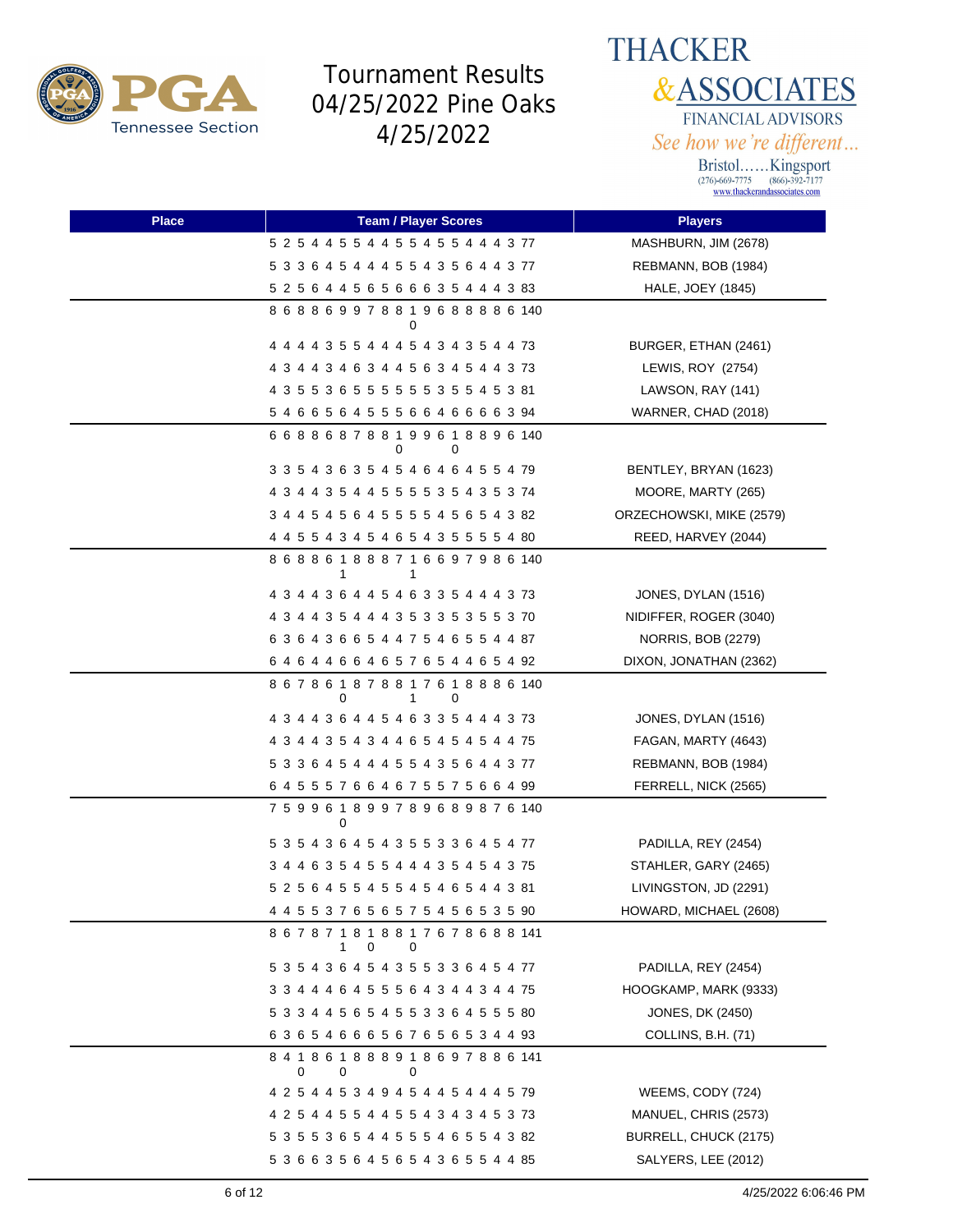

**THACKER &ASSOCIATES** FINANCIAL ADVISORS See how we're different...

| <b>Place</b> | <b>Team / Player Scores</b>                               | <b>Players</b>          |
|--------------|-----------------------------------------------------------|-------------------------|
|              | 7 6 8 8 7 1 1 7 8 7 1 8 6 8 7 8 9 6 141<br>0 <sub>0</sub> |                         |
|              | 4 4 4 4 3 5 5 4 4 4 5 4 3 4 3 5 4 4 73                    | BURGER, ETHAN (2461)    |
|              | 4 5 4 4 4 6 5 3 4 4 6 5 4 4 4 3 5 4 78                    | GENTRY, STEVE (34)      |
|              | 3 3 4 4 4 5 6 5 5 3 6 4 3 5 4 5 5 3 77                    | EADS, MARTY (1192)      |
|              | 63645655667637665395                                      | STRICKLER, DAN (313)    |
|              | 7 5 9 7 8 1 7 7 8 9 9 8 6 9 9 8 8 7 141<br>0              |                         |
|              | 4 2 5 4 4 5 3 4 9 4 5 4 4 5 4 4 4 5 79                    | WEEMS, CODY (724)       |
|              | 4 3 4 3 4 5 4 3 4 5 4 5 3 5 5 4 5 4 74                    | MALONE, JOHN (2556)     |
|              | 3 4 5 4 4 6 5 4 4 5 6 4 3 4 5 4 4 5 79                    | GUINN, CHARLES (497)    |
|              | 5 4 6 5 4 7 6 6 5 6 7 4 3 6 5 6 4 3 92                    | JONES, MARTY (249)      |
|              | 7 7 8 8 6 1 7 8 8 7 9 8 6 1 8 6 9 8 141<br>0<br>1         |                         |
|              | 3 3 5 4 3 6 3 5 4 5 4 6 4 6 4 5 5 4 79                    | BENTLEY, BRYAN (1623)   |
|              | 4 4 4 4 3 5 4 4 4 4 5 4 3 5 4 3 5 4 73                    | OLINGER, JIM (136)      |
|              | 4 4 4 6 5 6 5 4 4 4 5 4 3 7 5 3 4 4 81                    | DUBAY, BOB (1973)       |
|              | 5 4 5 5 3 5 6 4 6 3 7 5 3 6 6 4 5 5 87                    | STRICKLER, EVAN (999)   |
|              | 868761989817688887141<br>0<br>0                           |                         |
|              | 4 3 4 4 3 6 4 4 5 4 6 3 3 5 4 4 4 3 73                    | JONES, DYLAN (1516)     |
|              | 5 3 4 3 3 5 5 4 5 4 5 4 3 4 4 4 4 4 73                    | PATRICK, MIKE (360)     |
|              | 5 3 6 4 4 5 5 4 4 4 5 5 4 4 5 5 4 4 80                    | MCQUEEN, PHIL (1014)    |
|              | 4 3 6 6 4 5 5 4 6 6 6 5 4 6 6 5 5 5 91                    | ALDRIDGE, NORMAN (1625) |
|              | 7 6 9 7 5 1 7 8 8 9 1 7 6 9 9 8 8 6 141<br>1<br>1         |                         |
|              | 4 3 4 4 3 6 4 4 5 4 6 3 3 5 4 4 4 3 73                    | JONES, DYLAN (1516)     |
|              | 3 3 5 3 4 6 4 6 4 6 5 5 3 4 5 4 5 3 78                    | FISHER, FRED (998)      |
|              | 4 4 6 4 2 5 3 4 4 6 7 6 3 6 5 5 4 3 81                    | STOUT, GARY (260)       |
|              | 4 4 5 5 4 6 5 6 4 5 6 4 4 6 5 4 5 3 85                    | HENRY, KENNETH (2028)   |
|              | 7 5 8 6 7 1 8 8 1 8 1 8 6 9 8 8 8 7 141<br>0<br>0<br>0    |                         |
|              | 4 2 5 4 4 5 3 4 9 4 5 4 4 5 4 4 4 5 79                    | WEEMS, CODY (724)       |
|              | 5 3 4 3 3 5 5 4 5 4 5 4 3 4 4 4 4 4 73                    | PATRICK, MIKE (360)     |
|              | 3 3 4 3 4 6 5 4 5 5 6 4 3 6 5 4 4 3 77                    | JONES, ROBBIE (2276)    |
|              | 6 3 6 5 4 5 6 4 6 6 6 6 4 6 5 5 5 4 92                    | MAHALA, WALTER (2111)   |
|              | 7 5 8 7 6 1 6 7 8 8 1 9 7 1 8 9 8 7 141<br>0<br>1<br>0    |                         |
|              | 3 3 5 4 3 6 3 5 4 5 4 6 4 6 4 5 5 4 79                    | BENTLEY, BRYAN (1623)   |
|              | 4 2 3 3 3 5 3 3 4 4 6 4 3 5 4 5 5 4 70                    | BURLESON, GARY (1622)   |
|              |                                                           | SHANKS, CHAD (1272)     |
|              |                                                           | PIERCE, STEVE (2294)    |
|              | 859889688718898877141<br>0                                |                         |
|              | 4 2 5 4 4 5 3 4 9 4 5 4 4 5 4 4 4 5 79                    | WEEMS, CODY (724)       |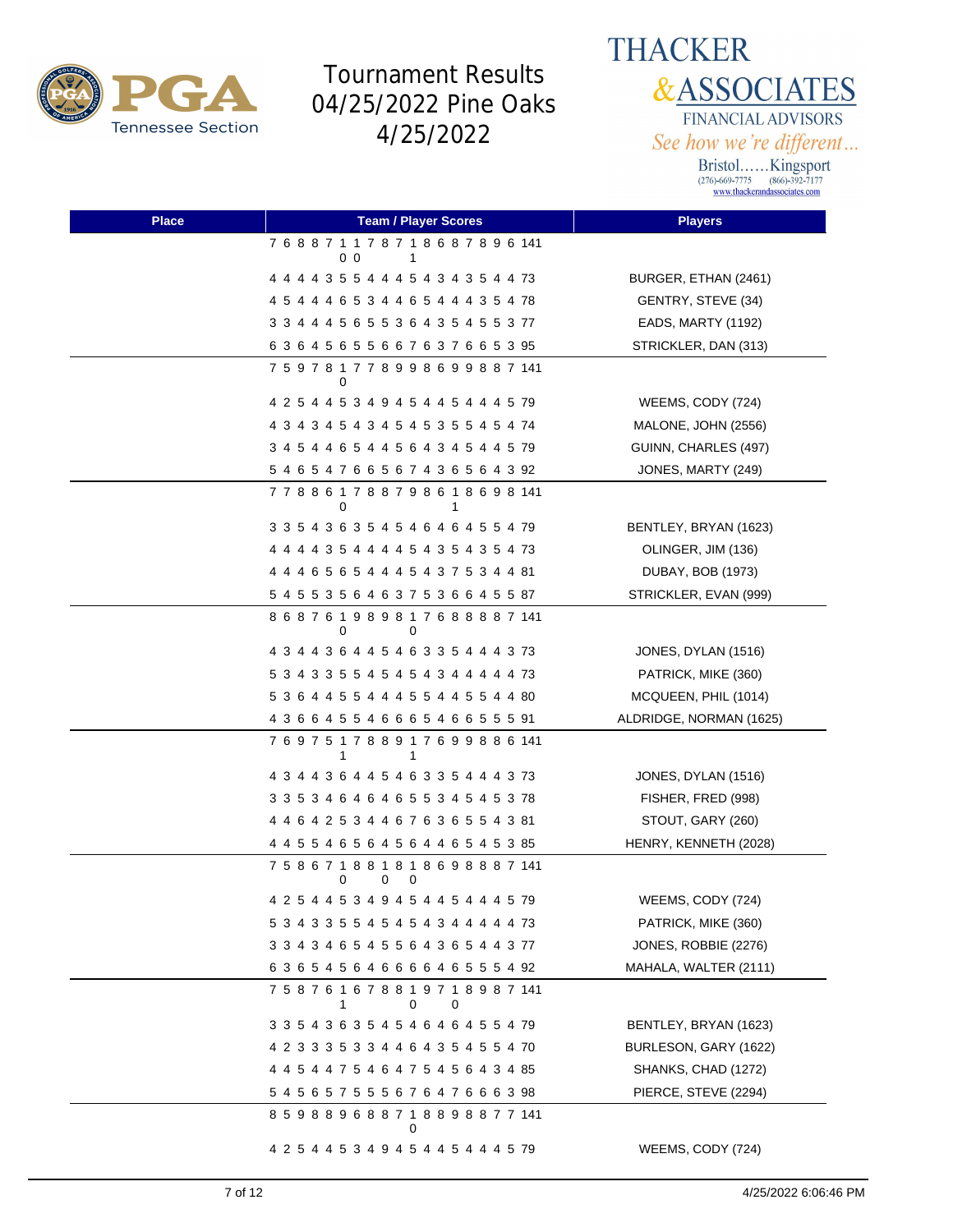



| <b>Place</b> | <b>Team / Player Scores</b>                            | <b>Players</b>             |
|--------------|--------------------------------------------------------|----------------------------|
|              | 4 3 4 4 4 4 3 4 4 3 5 4 4 5 4 4 3 3 69                 | CLAWSON, TEDDY (35)        |
|              | 5 3 6 4 4 5 5 4 4 4 5 5 4 4 5 5 4 4 80                 | MCQUEEN, PHIL (1014)       |
|              | 4 4 5 5 4 7 4 4 4 4 5 6 4 5 4 5 5 4 83                 | CINDRICK, DAVID (2595)     |
|              | 7 4 8 8 7 1 9 8 9 7 1 7 6 1 8 8 8 6 141<br>0<br>1<br>0 |                            |
|              | 4 3 4 4 3 6 4 4 5 4 6 3 3 5 4 4 4 3 73                 | JONES, DYLAN (1516)        |
|              | 5 2 5 4 4 5 5 4 4 5 5 4 5 5 4 4 4 3 77                 | MASHBURN, JIM (2678)       |
|              | 3 3 4 4 4 5 6 5 5 3 6 4 3 5 4 5 5 3 77                 | EADS, MARTY (1192)         |
|              | 5 2 5 5 4 7 6 5 6 6 6 5 5 6 5 6 5 4 93                 | MATTHEWS, LINDA (2651)     |
|              | 769761788999619786141<br>0<br>0                        |                            |
|              | 3 3 5 4 3 6 3 5 4 5 4 6 4 6 4 5 5 4 79                 | BENTLEY, BRYAN (1623)      |
|              | 4 3 4 3 4 5 4 4 4 5 5 5 3 4 5 3 5 4 74                 | LANDERS, LARRY (1502)      |
|              | 4 4 5 5 5 6 5 4 4 4 7 4 3 6 5 4 3 3 81                 | TIPTON, RICK (1657)        |
|              | 5 4 5 6 3 5 4 6 5 6 7 5 5 6 6 4 5 3 90                 | STRONG, JUSTIN (2728)      |
|              | 858861788818518896141<br>0<br>1.<br>0                  |                            |
|              | 4 2 5 4 4 5 3 4 9 4 5 4 4 5 4 4 4 5 79                 | WEEMS, CODY (724)          |
|              | 5 3 6 4 3 5 4 4 5 4 6 4 2 5 4 4 5 3 76                 | JACKSON, BOBBY (2705)      |
|              | 4 3 3 4 3 5 6 5 4 4 6 5 3 7 6 4 5 4 81                 | MULLINS, LEROY (458)       |
|              | 4 3 6 6 5 7 6 4 4 6 6 5 4 6 5 5 5 3 90                 | TAYLOR, GREG (2746)        |
|              | 8 5 1 7 6 1 8 9 8 8 1 8 6 7 9 7 8 6 141<br>0<br>1<br>0 |                            |
|              | 5 3 5 4 3 6 4 5 4 3 5 5 3 3 6 4 5 4 77                 | PADILLA, REY (2454)        |
|              | 4 2 5 3 3 6 4 6 4 5 6 4 3 4 5 4 4 2 74                 | SPEAKS, DAVID (632)        |
|              | 4 4 5 4 4 5 4 4 4 5 5 4 4 5 4 3 4 4 76                 | ELKINS, LARRY (1278)       |
|              | 5 5 6 5 4 7 5 5 5 5 5 5 5 3 6 5 4 4 4 88               | SUTPHIN, RON (2750)        |
|              | 878861988817697887142<br>0<br>0                        |                            |
|              | 4 4 4 4 3 5 5 4 4 4 5 4 3 4 3 5 4 4 73                 | BURGER, ETHAN (2461)       |
|              | 4 3 4 4 3 5 4 4 5 5 5 5 3 5 4 3 5 3 74                 | MOORE, MARTY (265)         |
|              | 5 4 6 5 4 5 5 4 4 4 5 5 3 5 6 5 4 4 83                 | <b>MANIS, JOHN (1463)</b>  |
|              | 6 4 6 5 5 7 6 5 5 5 7 3 5 5 5 6 6 4 95                 | LEONARD, TOM (416)         |
|              | 8 4 8 9 6 1 8 8 8 8 1 7 6 1 8 8 8 7 142<br>0<br>0<br>1 |                            |
|              | 4 3 4 4 3 6 4 4 5 4 6 3 3 5 4 4 4 3 73                 | JONES, DYLAN (1516)        |
|              | 6 2 4 6 3 5 4 4 5 4 5 4 3 6 4 4 4 4 77                 | FOSTER, DANIEL (2218)      |
|              | 4 2 6 5 4 5 5 4 3 5 5 4 3 6 5 5 4 5 80                 | BLANKENBECKLER, KEN (2410) |
|              | 5 2 5 5 4 6 6 5 5 6 7 4 4 7 5 4 6 4 90                 | TUTTEROW, ROSS (267)       |
|              | 7 5 9 8 7 1 8 8 8 8 1 8 7 9 8 8 8 6 142<br>0<br>0      |                            |
|              | 4 2 5 4 4 5 3 4 9 4 5 4 4 5 4 4 4 5 79                 | WEEMS, CODY (724)          |
|              | 4 3 4 5 3 6 5 4 4 5 6 4 3 5 4 5 5 2 77                 | PALMER, HENRY (1737)       |
|              | 3 4 5 4 5 5 5 4 4 4 5 5 4 4 4 4 5 4 78                 | WOODS, ROBERT (258)        |
|              | 53654766666657644496                                   | HAYES, KIRK (277)          |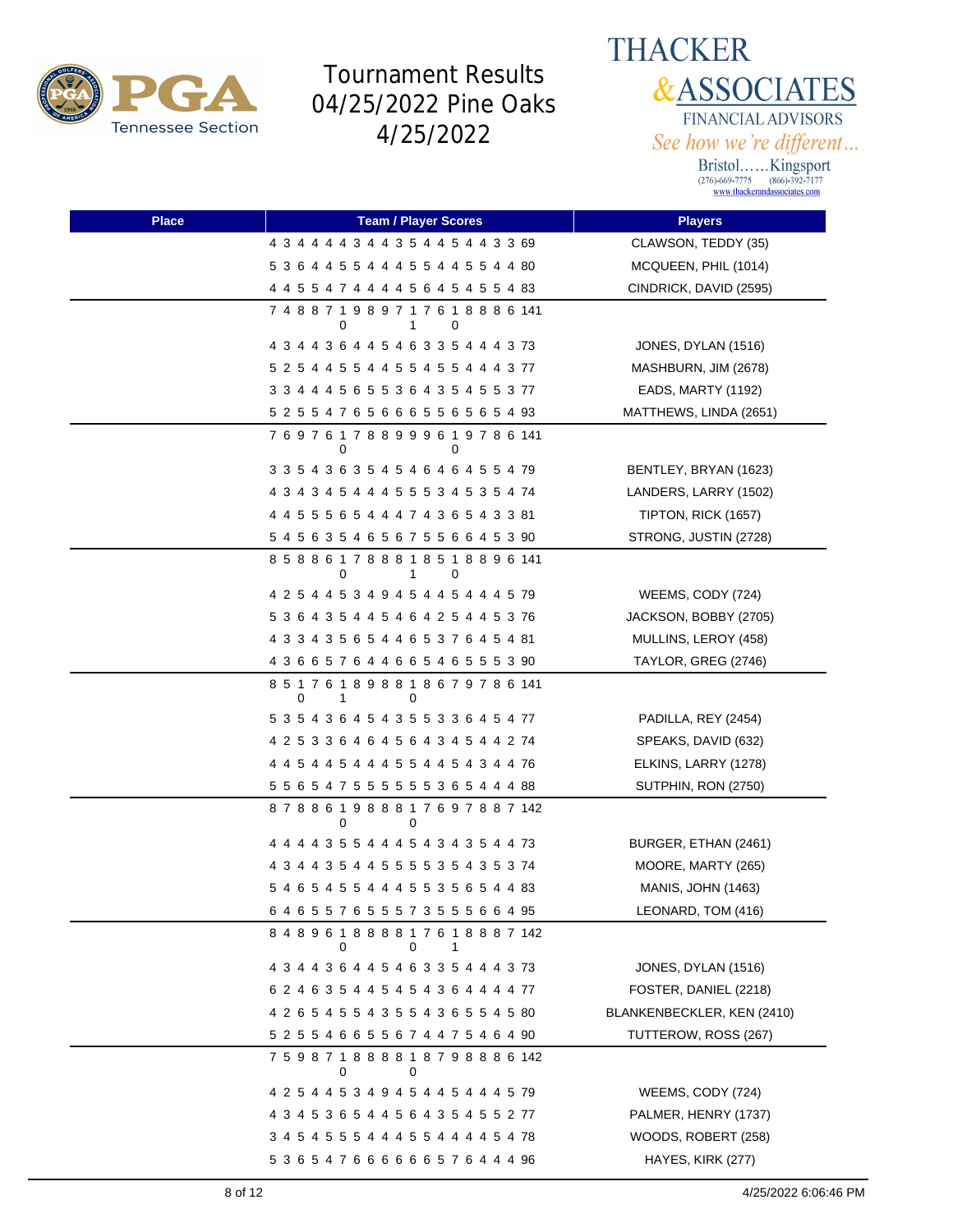

**THACKER &ASSOCIATES** FINANCIAL ADVISORS See how we're different...

| <b>Place</b> | <b>Team / Player Scores</b>                            | <b>Players</b>            |
|--------------|--------------------------------------------------------|---------------------------|
|              | 8 6 7 8 6 1 8 8 9 8 1 7 5 1 8 8 8 6 142<br>0<br>2<br>0 |                           |
|              | 4 3 4 4 3 6 4 4 5 4 6 3 3 5 4 4 4 3 73                 | JONES, DYLAN (1516)       |
|              | 5 3 6 4 3 5 4 4 5 4 6 4 2 5 4 4 5 3 76                 | JACKSON, BOBBY (2705)     |
|              | 4 3 3 4 3 5 6 5 4 4 6 5 3 7 6 4 5 4 81                 | MULLINS, LEROY (458)      |
|              | 6 4 5 4 4 5 5 5 5 6 6 5 3 5 5 4 4 3 84                 | GALLOWAY, GEORGE (343)    |
|              | 6 6 1 8 7 1 7 9 7 8 1 8 6 7 9 8 8 7 142<br>0<br>0<br>1 |                           |
|              | 5 3 5 4 3 6 4 5 4 3 5 5 3 3 6 4 5 4 77                 | PADILLA, REY (2454)       |
|              | 3 4 5 4 4 5 5 4 4 5 6 4 4 6 4 4 4 4 79                 | LIPE, TIM (2436)          |
|              | 3 3 5 6 4 6 3 5 3 6 6 5 3 4 5 5 4 3 79                 | GARLAND, LARRY (1606)     |
|              | 6 5 7 4 4 5 6 5 5 5 6 4 4 6 5 4 5 4 90                 | CLEEK, MATTHEW (373)      |
|              | 7 6 9 8 7 1 9 7 7 8 1 9 6 9 8 7 9 5 142<br>0<br>1      |                           |
|              | 5 3 5 4 3 6 4 5 4 3 5 5 3 3 6 4 5 4 77                 | PADILLA, REY (2454)       |
|              | 4 3 5 4 4 5 5 4 4 5 5 5 3 6 4 4 6 2 78                 | NORRIS, JAMES (688)       |
|              | 4 5 4 5 4 7 6 5 4 5 6 4 5 6 4 5 4 3 86                 | <b>HOPE, JIMMY (1239)</b> |
|              | 3 3 6 5 4 7 5 3 3 6 7 6 3 6 4 3 5 3 82                 | CLEEK, SAMUEL (1563)      |
|              | 7 7 9 8 6 1 9 8 8 8 1 8 5 8 7 9 8 7 142<br>0<br>0      |                           |
|              | 4 4 4 4 3 5 5 4 4 4 5 4 3 4 3 5 4 4 73                 | BURGER, ETHAN (2461)      |
|              | 3 3 6 4 4 5 4 4 4 4 5 4 5 4 4 4 5 3 75                 | GAMBLE, PATTON (314)      |
|              | 5 4 6 4 3 7 5 5 4 5 5 5 2 5 4 6 4 4 83                 | WILLIAMS, TOMMY (559)     |
|              | 6 4 5 5 5 6 5 5 5 4 6 5 4 7 5 5 5 4 91                 | RAPER, LEE (2052)         |
|              | 8 6 8 8 6 1 8 8 9 8 9 7 6 1 8 7 9 7 142<br>0<br>0      |                           |
|              | 4 3 4 4 3 6 4 4 5 4 6 3 3 5 4 4 4 3 73                 | JONES, DYLAN (1516)       |
|              | 4 4 4 4 3 5 4 4 4 4 5 4 3 5 4 3 5 4 73                 | OLINGER, JIM (136)        |
|              | 5 3 5 4 3 5 6 5 6 5 4 6 4 7 4 4 5 4 85                 | SCALF, ANTHONY (1286)     |
|              | 5 3 6 5 3 6 4 5 6 4 5 4 3 6 5 4 5 4 83                 | FERRELL, DAVE (2201)      |
|              | 779871718996698795142<br>0<br>1                        |                           |
|              | 3 3 5 4 3 6 3 5 4 5 4 6 4 6 4 5 5 4 79                 | BENTLEY, BRYAN (1623)     |
|              | 4 4 4 5 4 5 4 5 4 5 5 3 3 4 5 3 5 3 75                 | RASNAKE, CLYDE (299)      |
|              | 4 5 5 4 4 6 4 6 4 4 7 3 3 5 4 4 4 5 81                 | PEEPLES, BOB (2273)       |
|              | 65665666666637466298                                   | MACK, SHAUN (2232)        |
|              | 868771978999687798142<br>0                             |                           |
|              | 4 4 4 4 3 5 5 4 4 4 5 4 3 4 3 5 4 4 73                 | BURGER, ETHAN (2461)      |
|              | 4 3 4 3 4 5 4 3 4 5 4 5 3 5 5 4 5 4 74                 | MALONE, JOHN (2556)       |
|              | 4 4 5 6 4 7 5 4 4 5 6 6 3 4 4 3 6 4 84                 | ARMEL, DAVID (2751)       |
|              | 5 3 5 4 4 5 6 5 6 6 6 5 4 6 6 5 6 5 92                 | TAYLOR, STEVE (2242)      |
|              | 7 5 1 9 6 1 7 8 8 8 8 9 7 9 7 9 8 6 142<br>0<br>1      |                           |
|              | 3 3 5 4 3 6 3 5 4 5 4 6 4 6 4 5 5 4 79                 | BENTLEY, BRYAN (1623)     |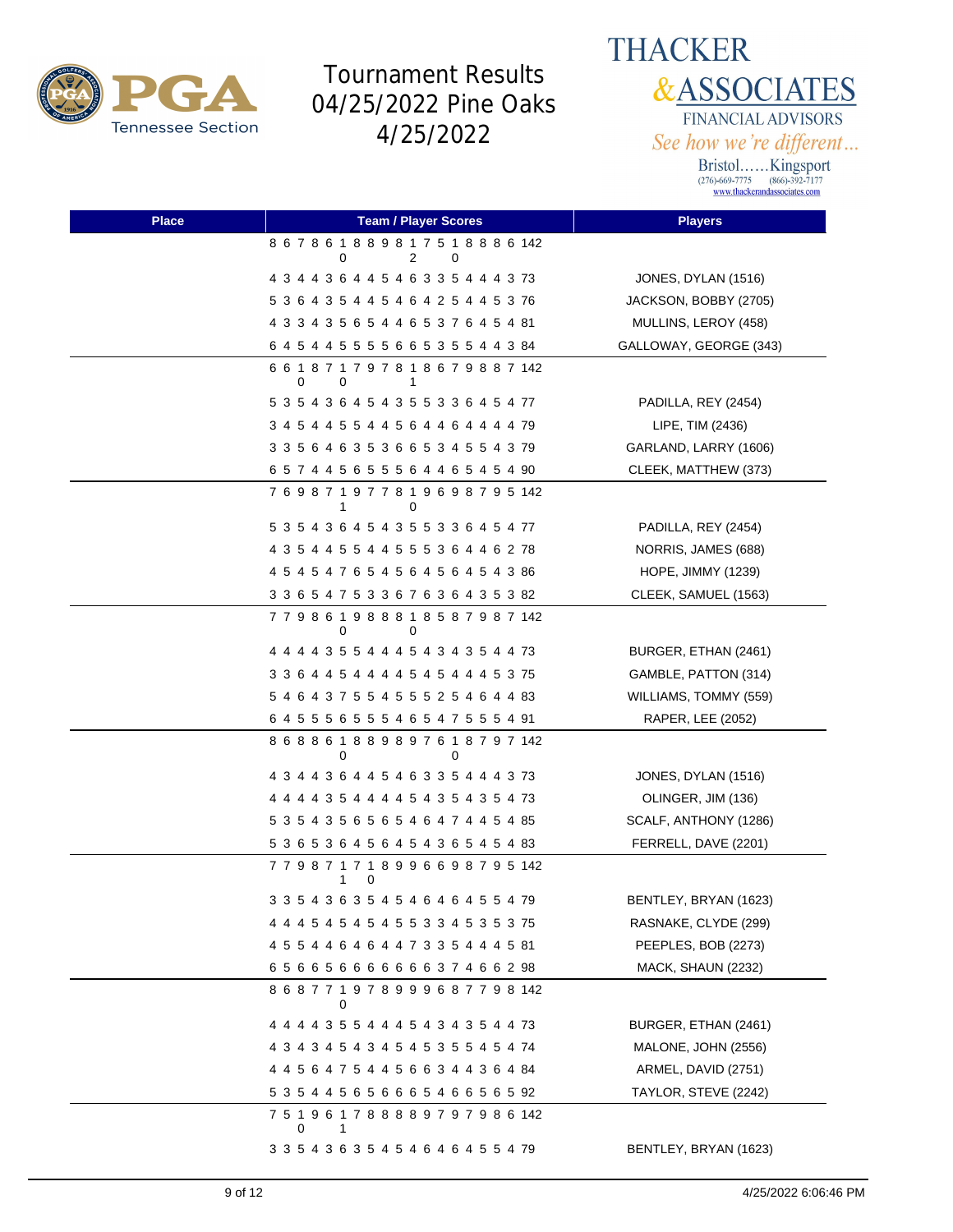



| <b>Place</b> | <b>Team / Player Scores</b>                            | <b>Players</b>         |
|--------------|--------------------------------------------------------|------------------------|
|              | 4 3 5 5 3 5 4 5 4 4 4 4 3 4 3 5 4 3 72                 | SAMS, BOB (2367)       |
|              | 5 2 6 5 5 7 5 3 6 4 5 5 4 5 6 4 4 4 85                 | COPAS, RANDALL (552)   |
|              | 64664765567547666399                                   | KERNS, TOMMY (2622)    |
|              | 8 5 8 8 7 1 9 8 9 8 9 7 5 1 8 8 8 6 142<br>0<br>1      |                        |
|              | 4 3 4 4 3 6 4 4 5 4 6 3 3 5 4 4 4 3 73                 | JONES, DYLAN (1516)    |
|              | 4 2 5 5 4 5 5 4 4 4 4 4 2 5 4 4 4 3 72                 | DUBAY, JASON (1974)    |
|              | 4 3 4 4 5 6 6 5 6 4 6 5 3 6 4 4 5 3 83                 | HURD, MIKE (445)       |
|              | 4 3 5 4 5 6 5 5 6 5 5 5 3 6 6 4 4 5 86                 | MCCUNE, JOE (2722)     |
|              | 8 4 9 9 6 1 8 8 9 8 9 8 7 9 8 8 8 7 143<br>0           |                        |
|              | 4 2 5 4 4 5 3 4 9 4 5 4 4 5 4 4 4 5 79                 | WEEMS, CODY (724)      |
|              | 4 2 4 5 3 5 5 4 4 4 5 4 3 4 4 4 5 4 73                 | HUBBARD, SAM (2701)    |
|              | 5 2 5 6 4 5 5 4 5 5 4 5 4 6 5 4 4 3 81                 | LIVINGSTON, JD (2291)  |
|              | 4 4 5 5 3 7 5 5 5 6 5 6 4 6 4 5 4 4 87                 | MAPLES, DAVE (730)     |
|              | 1 5 9 8 6 1 8 7 9 7 1 9 6 8 7 8 8 7 143<br>0<br>0<br>1 |                        |
|              | 5 3 5 4 3 6 4 5 4 3 5 5 3 3 6 4 5 4 77                 | PADILLA, REY (2454)    |
|              | 6 2 4 6 3 5 4 4 5 4 5 4 3 6 4 4 4 4 77                 | FOSTER, DANIEL (2218)  |
|              | 6 3 5 4 4 5 5 3 6 4 6 5 3 6 3 6 4 4 82                 | SOLOMON, BRIAN (1962)  |
|              | 6 4 5 4 5 7 6 4 5 4 7 6 3 5 6 6 6 3 92                 | CRAWFORD, JACOB (2130) |
|              | 7 6 8 8 6 1 8 7 8 8 9 9 6 1 8 8 9 7 143<br>1<br>0      |                        |
|              | 3 3 5 4 3 6 3 5 4 5 4 6 4 6 4 5 5 4 79                 | BENTLEY, BRYAN (1623)  |
|              | 4 5 4 4 4 6 5 3 4 4 6 5 4 4 4 3 5 4 78                 | GENTRY, STEVE (34)     |
|              | 4 3 5 4 4 5 5 4 4 4 5 4 3 6 5 6 4 3 78                 | RIGGS, ARNOLD (979)    |
|              | 5 4 4 5 3 7 5 4 5 5 7 5 3 6 5 6 5 5 89                 | BLEDSOE, MIKE (2497)   |
|              | 8 5 8 8 7 1 7 7 9 8 9 8 7 1 8 8 8 8 143<br>0<br>0      |                        |
|              | 4 2 5 4 4 5 3 4 9 4 5 4 4 5 4 4 4 5 79                 | WEEMS, CODY (724)      |
|              | 4 4 4 5 3 5 4 4 6 4 4 4 5 5 4 4 4 4 77                 | LAWS, GENE (1517)      |
|              | 6 3 4 4 4 5 5 3 4 5 5 6 4 7 5 5 5 4 84                 | MCPHERSON, TROY (29)   |
|              | 5 3 6 4 4 6 5 4 5 6 6 5 3 6 6 4 5 4 87                 | OVERBAY, DONNIE (2749) |
|              | 8 6 8 8 6 1 9 8 8 7 1 8 6 8 9 9 9 5 144<br>2<br>0      |                        |
|              | 5 3 5 4 3 6 4 5 4 3 5 5 3 3 6 4 5 4 77                 | PADILLA, REY (2454)    |
|              | 4 3 4 5 3 6 5 4 4 5 6 4 3 5 4 5 5 2 77                 | PALMER, HENRY (1737)   |
|              | 4 3 6 4 5 7 6 5 4 5 5 4 3 5 5 5 4 3 83                 | COLLINS, RANDY (2400)  |
|              | 4 3 4 5 3 7 6 4 4 4 7 6 3 7 6 5 6 5 89                 | THOMAS, DAVID (2224)   |
|              | 869861988799588898144<br>1                             |                        |
|              | 5 3 5 4 3 6 4 5 4 3 5 5 3 3 6 4 5 4 77                 | PADILLA, REY (2454)    |
|              | 3 3 4 4 3 5 5 4 4 4 5 5 3 5 4 4 4 4 73                 | TURNER, TOMMY (527)    |
|              | 6 4 6 4 4 6 6 5 5 5 4 4 2 7 4 4 5 4 85                 | WILLIS, G,K. (112)     |
|              |                                                        | COLLETTE, NICK (2739)  |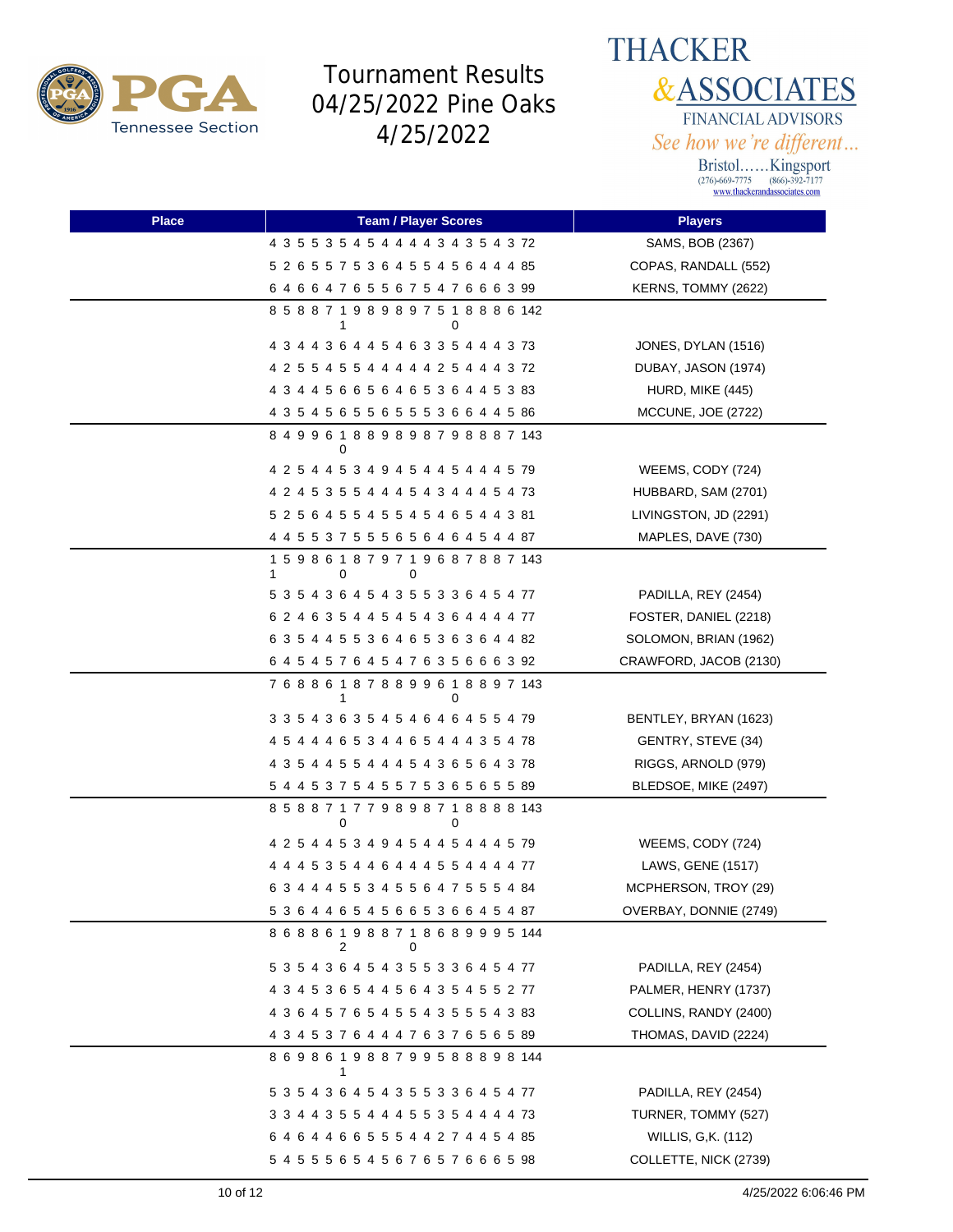

**THACKER &ASSOCIATES** FINANCIAL ADVISORS See how we're different...

| <b>Place</b> | <b>Team / Player Scores</b>                                 | <b>Players</b>           |
|--------------|-------------------------------------------------------------|--------------------------|
|              | 6 6 9 8 7 1 8 8 8 8 9 8 7 1 8 7 8 7 144<br>1<br>1           |                          |
|              | 3 3 5 4 3 6 3 5 4 5 4 6 4 6 4 5 5 4 79                      | BENTLEY, BRYAN (1623)    |
|              | 3 4 5 4 4 5 5 4 4 5 6 4 4 6 4 4 4 4 79                      | LIPE, TIM (2436)         |
|              | 5 3 4 5 4 6 5 4 4 3 5 6 4 5 6 3 4 4 80                      | HORTON, DAVID (2604)     |
|              | 4 3 6 5 4 7 5 4 6 6 7 4 3 7 5 4 5 3 88                      | SEDAM, CHARLES (2748)    |
|              | 7 6 8 8 6 1 7 1 8 1 8 9 7 1 8 7 9 7 145<br>0<br>0<br>0<br>0 |                          |
|              | 3 3 5 4 3 6 3 5 4 5 4 6 4 6 4 5 5 4 79                      | BENTLEY, BRYAN (1623)    |
|              | 4 4 4 5 4 5 4 5 4 5 5 3 3 4 5 3 5 3 75                      | RASNAKE, CLYDE (299)     |
|              | 5 3 5 4 3 5 6 5 6 5 4 6 4 7 4 4 5 4 85                      | SCALF, ANTHONY (1286)    |
|              | 6 3 4 5 3 7 4 5 6 6 7 6 5 6 4 5 4 4 90                      | GREEN, KIETH (51)        |
|              | 6 6 1 7 7 1 7 9 8 9 9 1 6 8 8 7 9 7 145<br>0<br>2<br>0      |                          |
|              | 3 3 5 4 3 6 3 5 4 5 4 6 4 6 4 5 5 4 79                      | BENTLEY, BRYAN (1623)    |
|              | 3 3 5 3 4 6 4 6 4 6 5 5 3 4 5 4 5 3 78                      | FISHER, FRED (998)       |
|              | 4 4 5 6 4 7 5 4 4 5 6 6 3 4 4 3 6 4 84                      | ARMEL, DAVID (2751)      |
|              | 6 4 5 4 5 6 5 5 5 4 6 5 4 5 4 6 4 4 87                      | CARSON, GAYLE (520)      |
|              | 7 5 8 8 8 1 7 8 1 9 1 8 7 9 8 7 8 7 145<br>0<br>0<br>-1     |                          |
|              | 4 2 5 4 4 5 3 4 9 4 5 4 4 5 4 4 4 5 79                      | WEEMS, CODY (724)        |
|              | 3 3 4 4 4 6 4 5 5 5 6 4 3 4 4 3 4 4 75                      | HOOGKAMP, MARK (9333)    |
|              | 5 4 4 4 5 5 4 5 6 6 6 4 5 6 5 4 4 3 85                      | GFELLERS, CHARLES (1238) |
|              | 5 5 5 5 4 7 6 4 5 6 6 5 5 5 5 5 4 4 91                      | LANE, KENNETH (2034)     |
|              | 8 5 9 8 7 1 7 7 1 8 1 8 7 1 8 8 8 7 145<br>0<br>0<br>0<br>0 |                          |
|              | 4 2 5 4 4 5 3 4 9 4 5 4 4 5 4 4 4 5 79                      | WEEMS, CODY (724)        |
|              | 5 3 4 4 3 6 4 3 5 5 5 4 4 5 4 4 5 5 78                      | BURTON, RON (1529)       |
|              | 4 3 5 4 5 5 4 5 5 4 5 5 3 7 5 4 4 3 80                      | IYER, SURESH (2180)      |
|              | 4 4 6 5 5 6 6 4 5 5 5 5 5 7 6 4 5 4 91                      | EPPS, BARRY (2682)       |
|              | 9 6 8 8 7 1 9 8 8 7 1 9 6 9 9 8 8 7 146<br>0<br>0           |                          |
|              | 4 4 4 4 3 5 5 4 4 4 5 4 3 4 3 5 4 4 73                      | BURGER, ETHAN (2461)     |
|              | 5 3 4 4 4 5 4 4 5 4 5 5 3 5 6 5 4 3 78                      | MILLER, RANDY (2234)     |
|              | 5 3 4 5 4 6 5 4 4 3 5 6 4 5 6 3 4 4 80                      | HORTON, DAVID (2604)     |
|              | 63554666567546665495                                        | HAGY, DAVID (191)        |
|              | 8 6 1 8 6 1 9 8 8 7 1 9 6 8 1 7 8 6 146<br>0<br>1<br>1<br>0 |                          |
|              | 5 3 5 4 3 6 4 5 4 3 5 5 3 3 6 4 5 4 77                      | PADILLA, REY (2454)      |
|              | 4 3 5 5 4 6 5 4 4 4 6 4 3 5 4 3 6 3 78                      | GLOVER, HAROLD (771)     |
|              | 4 4 5 4 4 7 5 4 6 4 7 5 4 5 6 4 3 4 85                      | SHANKS, CHAD (1272)      |
|              | 6 3 5 5 3 5 6 6 5 6 6 6 5 7 6 4 5 3 92                      | PAYNE, JEFF (1954)       |
|              | 978871887819699986146<br>0<br>0                             |                          |
|              | 4 4 4 4 3 5 5 4 4 4 5 4 3 4 3 5 4 4 73                      | BURGER, ETHAN (2461)     |